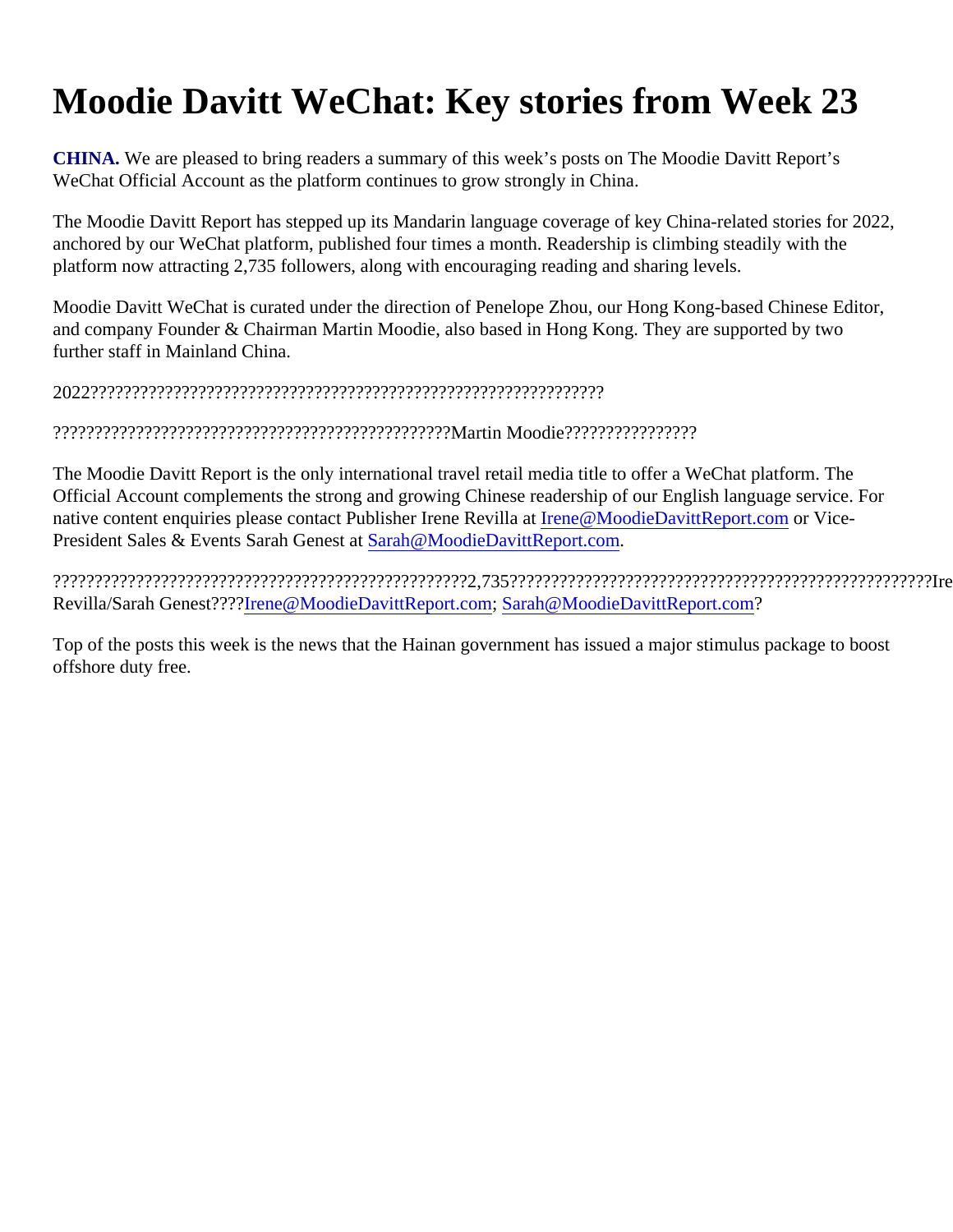

International brands such as Martell (above) and SK-II (below) continue to pour huge investment into the Hainan offshore duty free market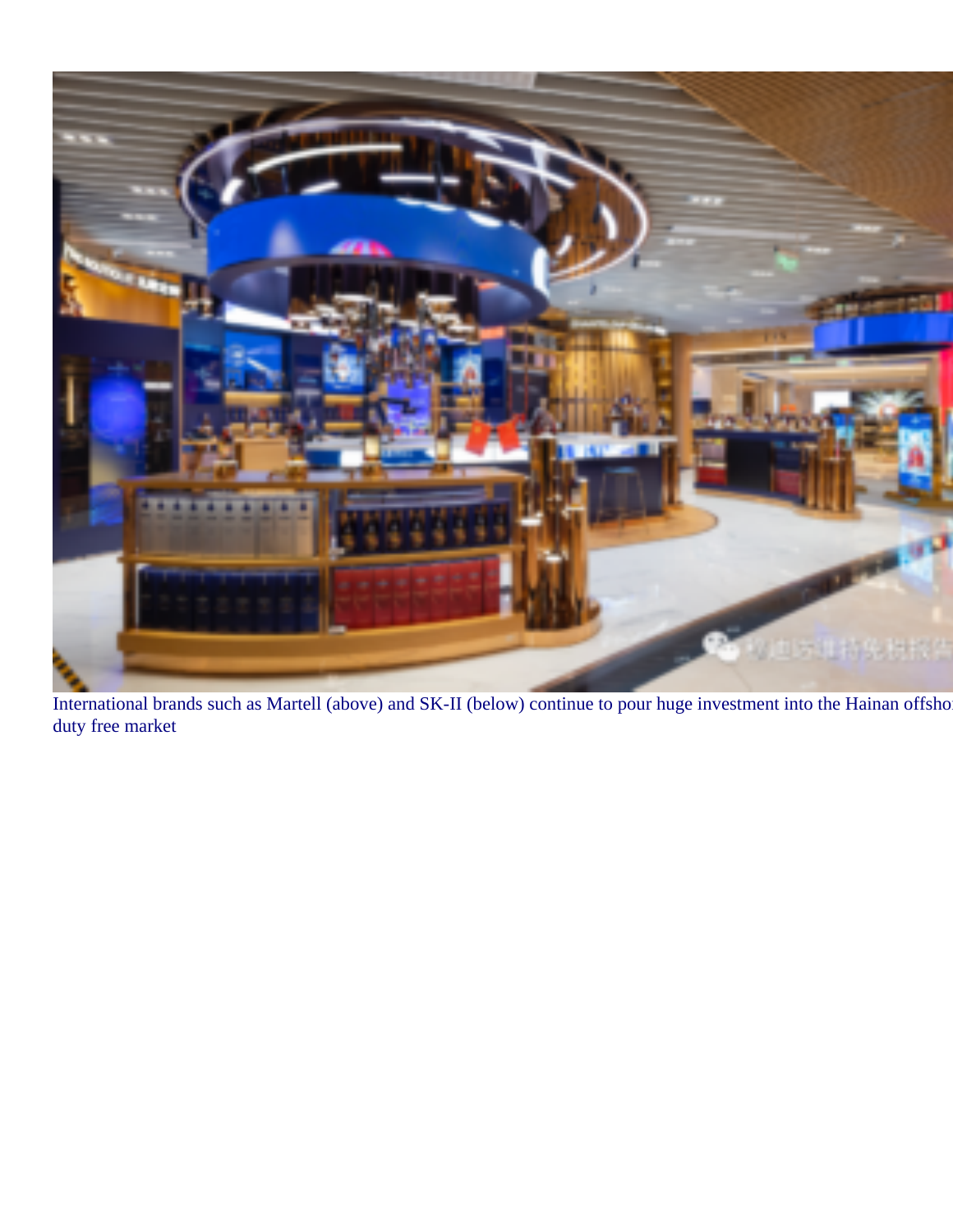

You can see highlights below from this week's edition. ???????????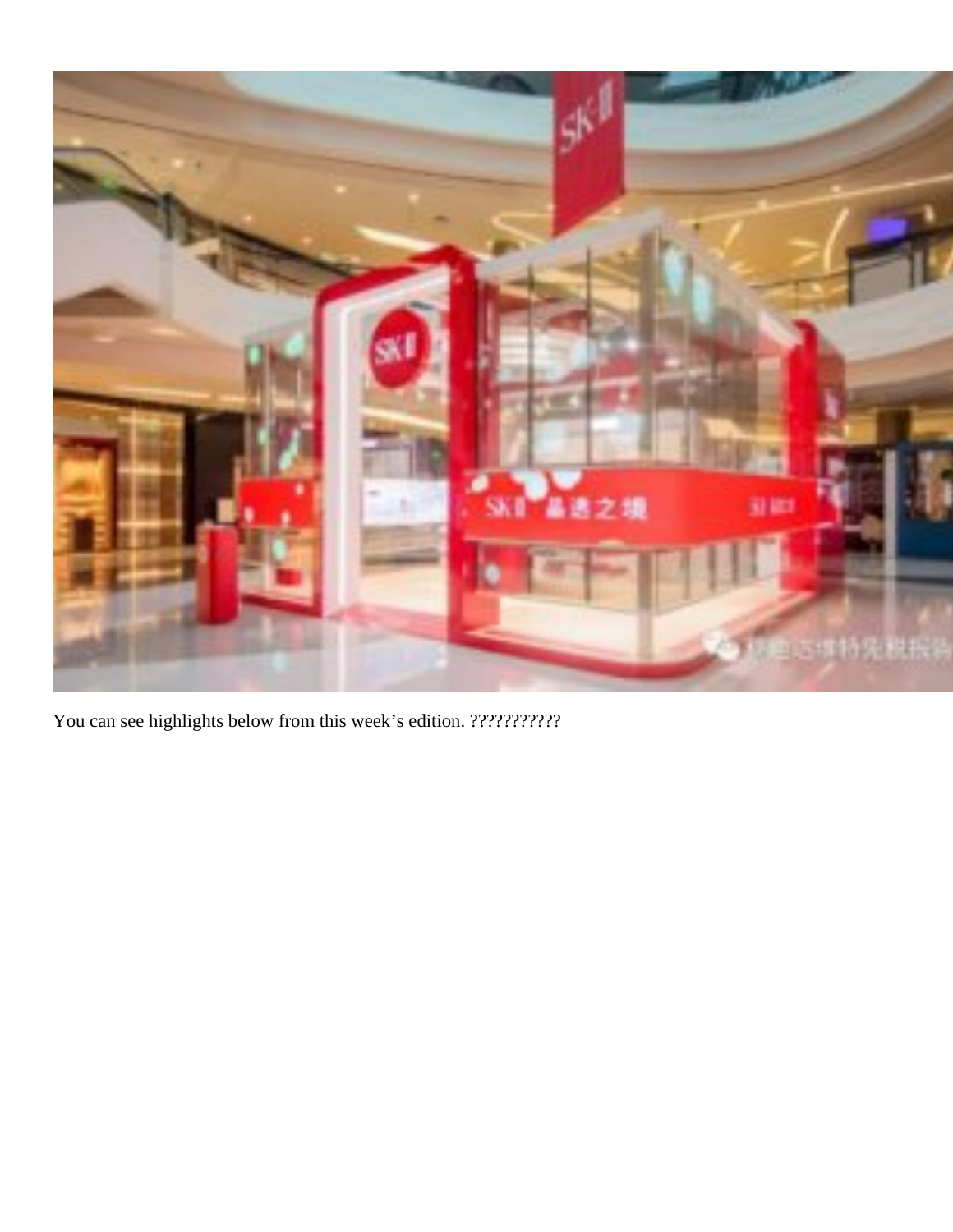Business boost: Hainan authorities have issued an action plan to boost offshore duty free sales in the island p herefor our WeChat story and derefor our original English version.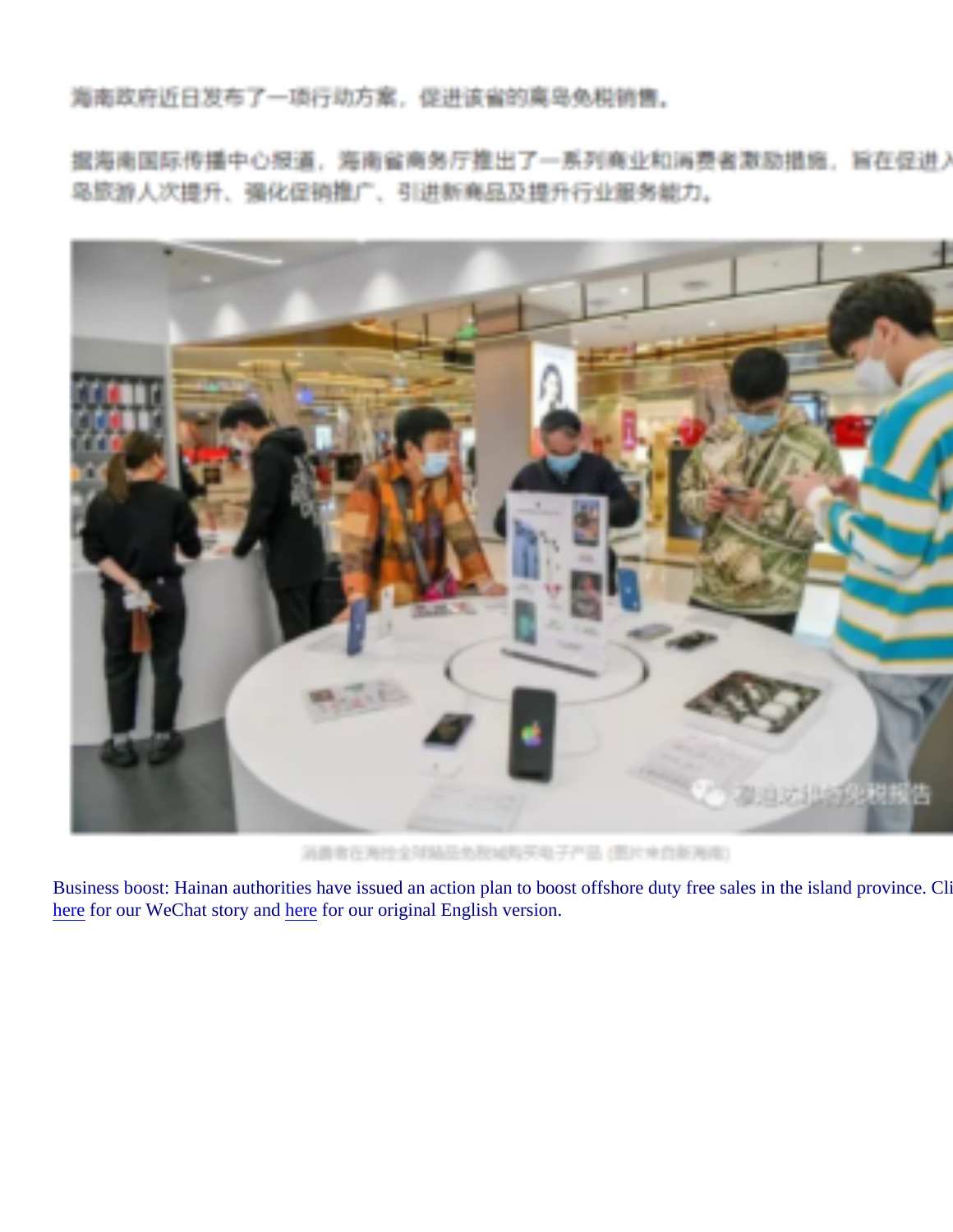New multi-brand concept: Chinese luxury beauty retailer Bonnie & Clyde, owned by USHOPAL Group, has op at the Hainan Tourism Duty Free Shopping Complex (HTDF) in Sanya. The shop houses four of the company beauty brands: Natura Biss?, Juliette Has A Gun, Argentum and Bulk Hommeh**@litt**r our WeChat story ant there for our original English version.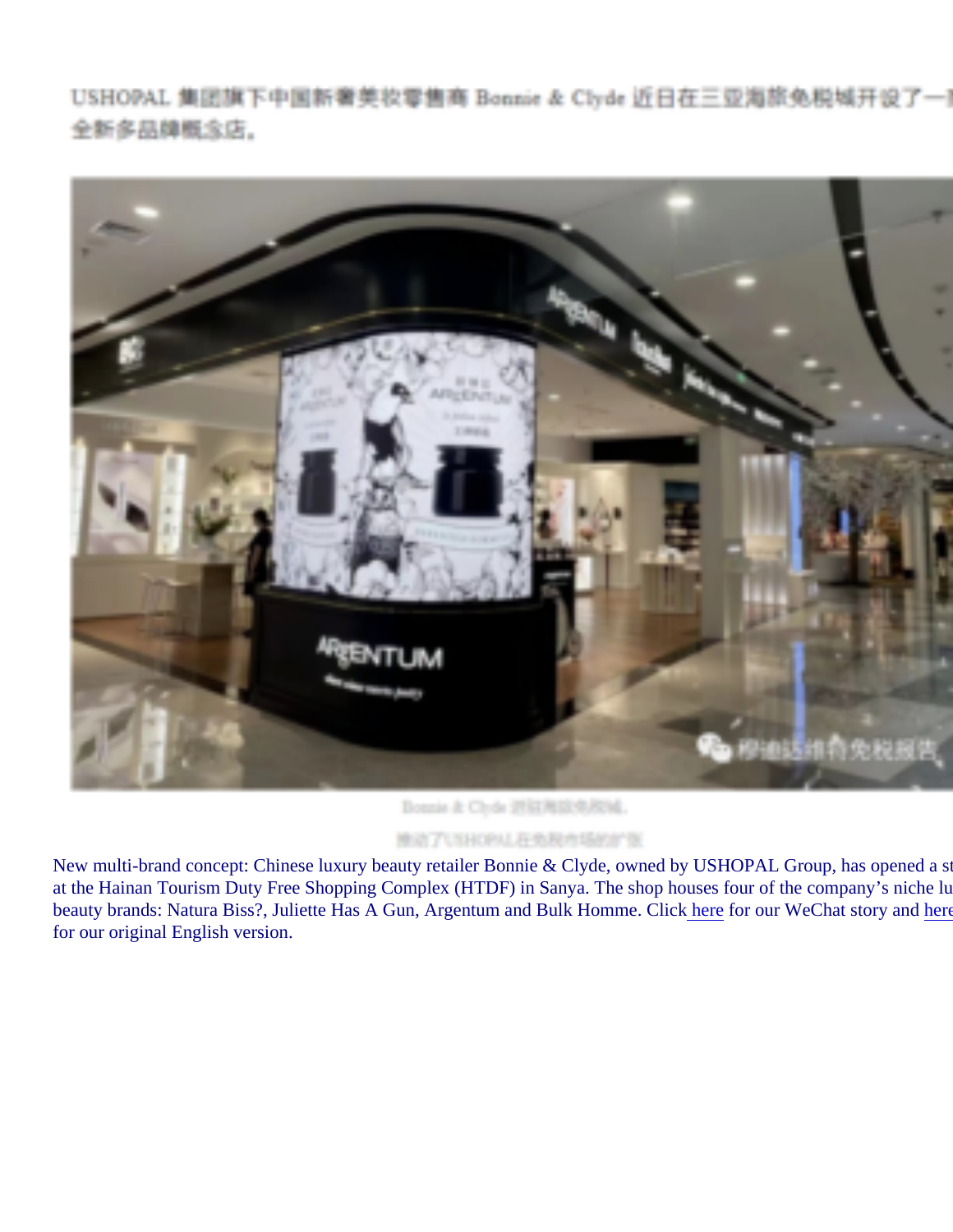Journey of discovery: Make Up For Ever Travel Retail Asia Pacific has partnered with China Duty Free Group HD Skin Exploration Journey pop-up at the Sanya International Duty Free Shopping Complex in Haitang Bay. for our WeChat story and erefor our original English version.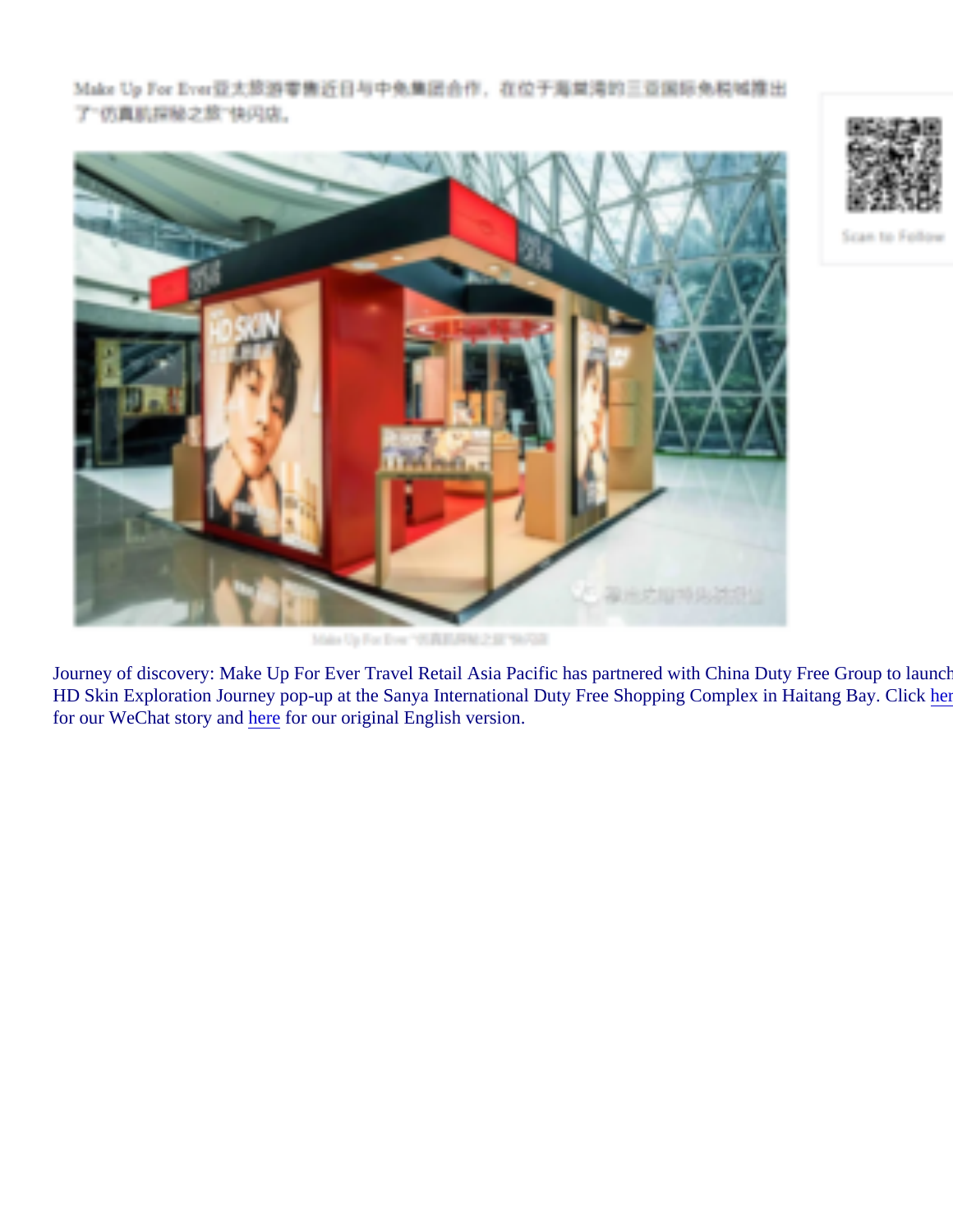New mix, new beat: In the latest episode of its popular 'Weekly Shop Visit', our close colleagues at New Hain exclusive video coverage from a Jägermeister Cold Brew Coffee pop-up activation with China Duty Free Grou Mall in downtown Haikou. Clickherefor our WeChat story and video.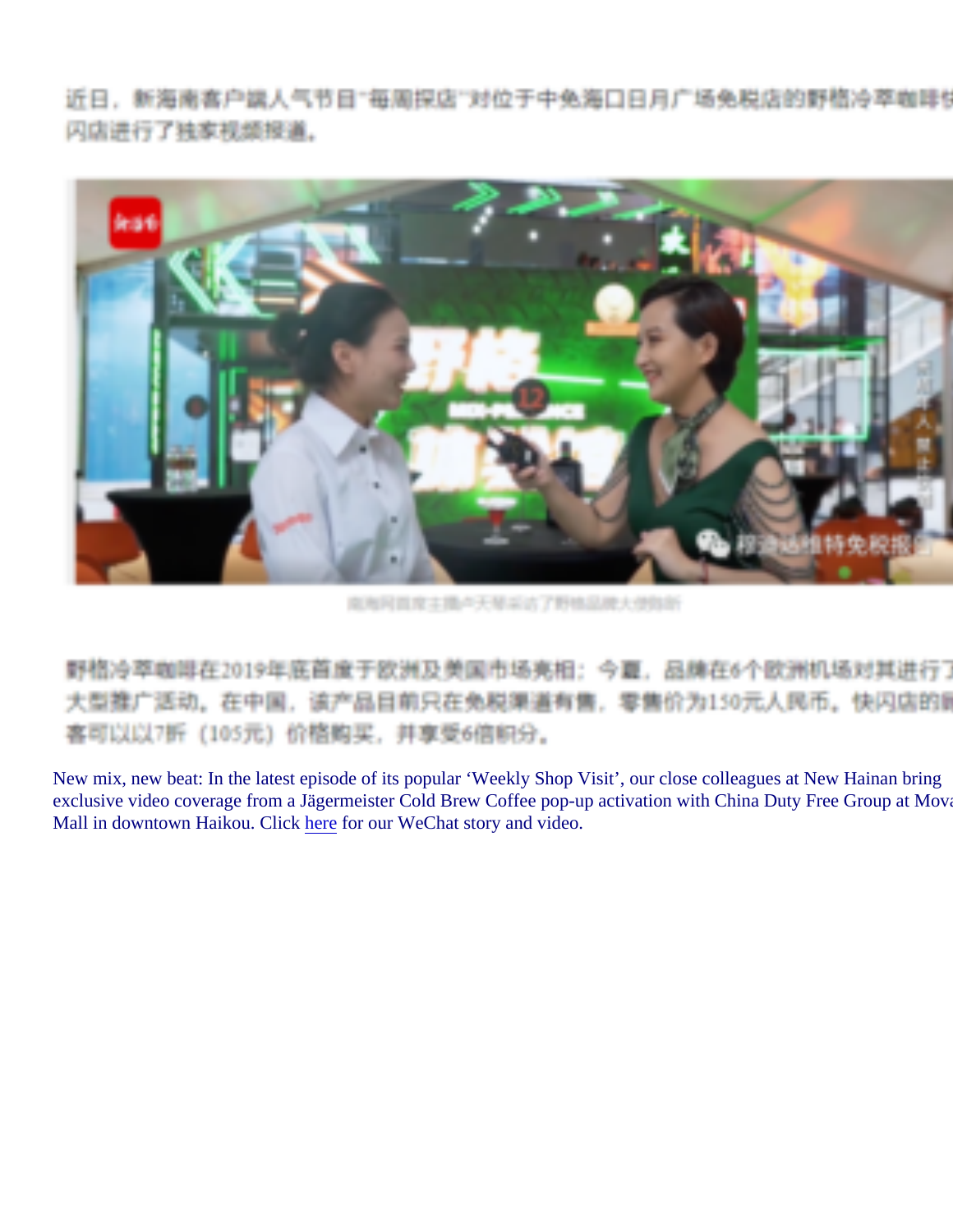Rare and exclusive: Ian Macleod Distillers has released its oldest Tamdhu Single Cask whisky exclusively wit Free Group. The Tamdhu 18 Years Old Single Cask #6014 is limited to just 600 bottlebeCdfok our WeChat sto herefor our original English version.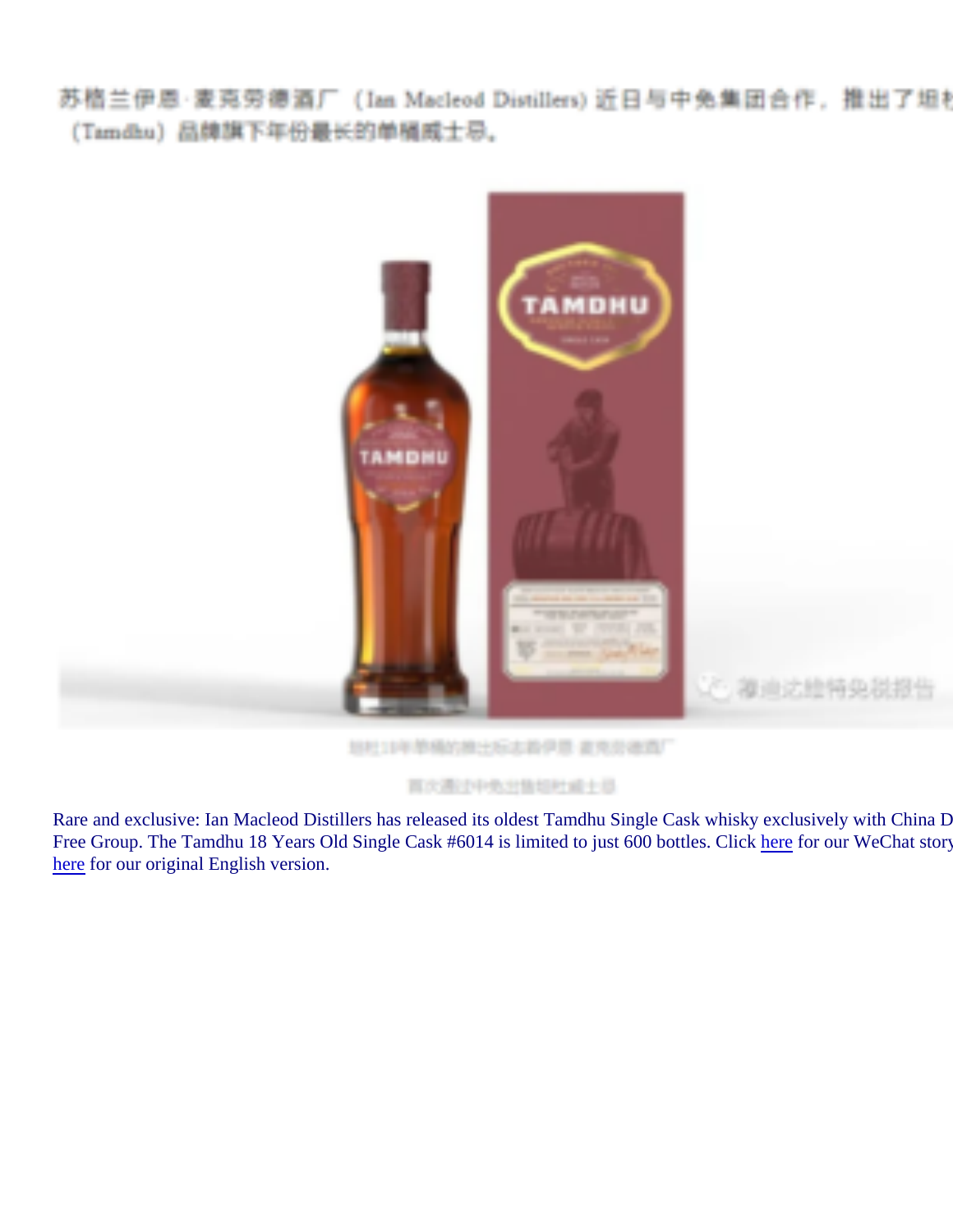Engaging and experiential: We release further details as Pernod Ricard Global Travel Retail unveils the large boutique in duty free at Global Premium Duty Free (GDF) Plaza in Mova Mall, Haikou.heliefor our WeChat sto herefor our original English version.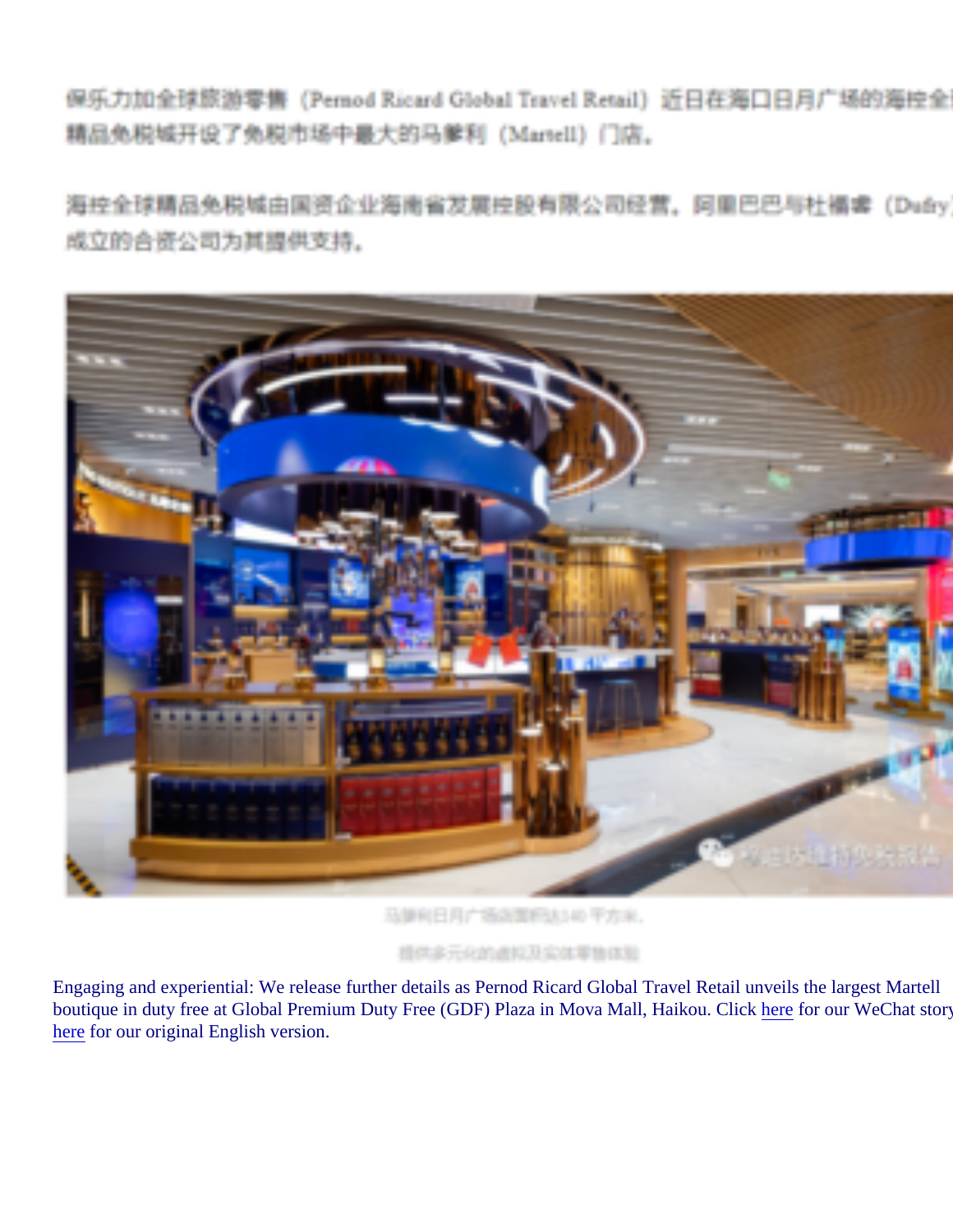

Partner with us on WeChat and reach your key Chinese audience in Chinese. Stories related to the China travel retail market are featured each week on The Moodie Davitt Report's WeChat Official Account. Please scan the QR code to follow us and contact Irene@MoodieDavittReport.com or Sarah@MoodieDavittReport.com for native opportunities.

## **Coming soon**

The Moodie Davitt Report is delighted to announce the launch of ????????????? – The Moodie Davitt China Travel Retail Report, a digital magazine dedicated to our industry's hottest market.